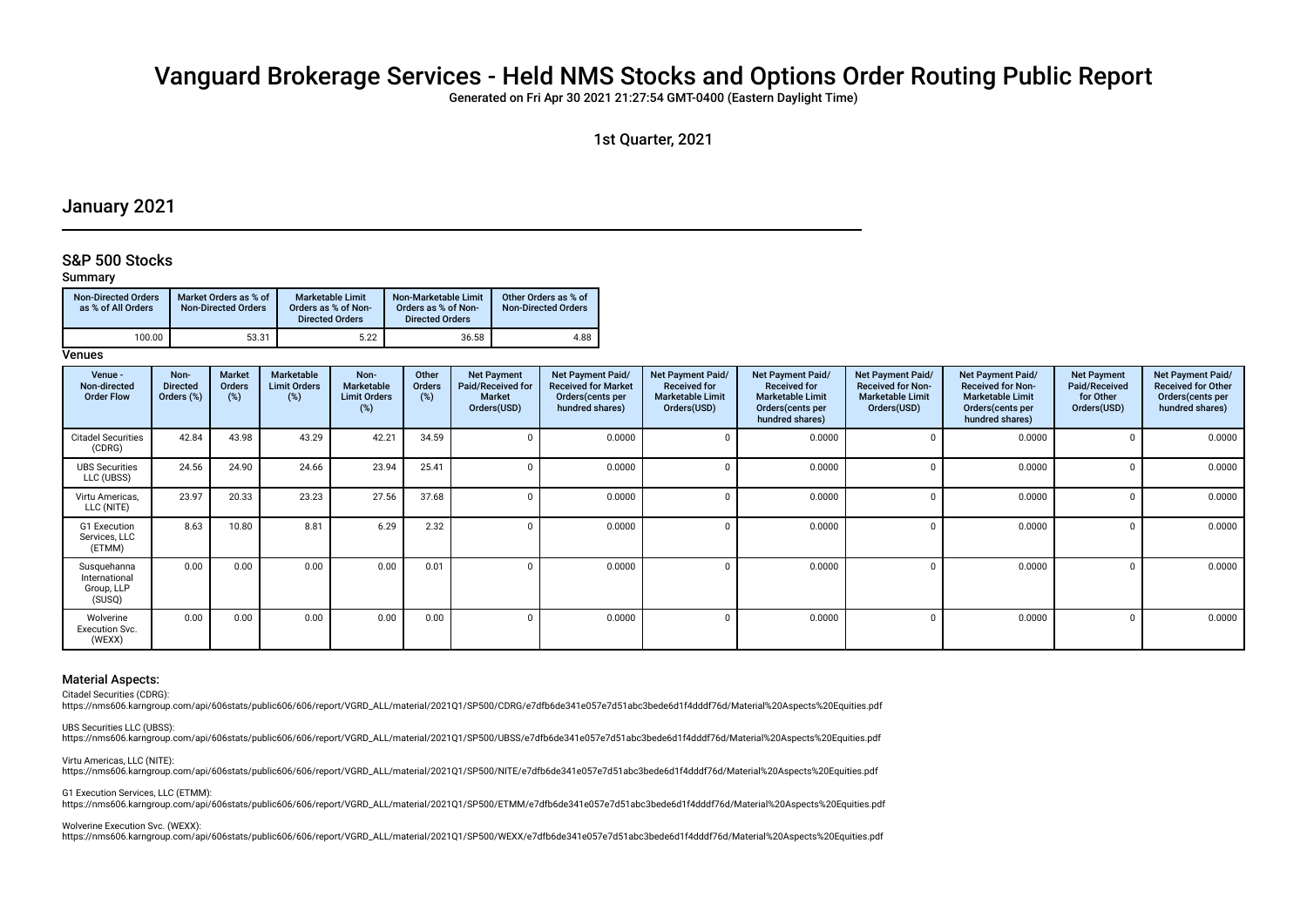# January 2021

## Non-S&P 500 Stocks

Summary

| <b>Non-Directed Orders</b><br>as % of All Orders | Market Orders as % of<br><b>Non-Directed Orders</b> | Marketable Limit<br>Orders as % of Non-<br><b>Directed Orders</b> | Non-Marketable Limit<br>Orders as % of Non-<br><b>Directed Orders</b> | Other Orders as % of<br><b>Non-Directed Orders</b> |
|--------------------------------------------------|-----------------------------------------------------|-------------------------------------------------------------------|-----------------------------------------------------------------------|----------------------------------------------------|
| 100.00                                           | 55.69                                               | 5.94                                                              | 33.73                                                                 | 4.64                                               |

**Venues** 

| Venue -<br>Non-directed<br><b>Order Flow</b> | Non-<br><b>Directed</b><br>Orders (%) | <b>Market</b><br>Orders<br>$(\%)$ | Marketable<br><b>Limit Orders</b><br>(%) | Non-<br>Marketable<br><b>Limit Orders</b><br>$(\%)$ | Other<br>Orders<br>(%) | <b>Net Payment</b><br>Paid/Received for<br><b>Market</b><br>Orders(USD) | Net Payment Paid/<br><b>Received for Market</b><br>Orders(cents per<br>hundred shares) | Net Payment Paid/<br><b>Received for</b><br><b>Marketable Limit</b><br>Orders(USD) | Net Payment Paid/<br><b>Received for</b><br><b>Marketable Limit</b><br>Orders(cents per<br>hundred shares) | Net Payment Paid/<br><b>Received for Non-</b><br><b>Marketable Limit</b><br>Orders(USD) | Net Payment Paid/<br><b>Received for Non-</b><br><b>Marketable Limit</b><br>Orders(cents per<br>hundred shares) | <b>Net Payment</b><br>Paid/Received for<br>Other<br>Orders(USD) | Net Payment Paid/<br><b>Received for Other</b><br>Orders(cents per<br>hundred shares) |
|----------------------------------------------|---------------------------------------|-----------------------------------|------------------------------------------|-----------------------------------------------------|------------------------|-------------------------------------------------------------------------|----------------------------------------------------------------------------------------|------------------------------------------------------------------------------------|------------------------------------------------------------------------------------------------------------|-----------------------------------------------------------------------------------------|-----------------------------------------------------------------------------------------------------------------|-----------------------------------------------------------------|---------------------------------------------------------------------------------------|
| Citadel<br>Securities<br>(CDRG)              | 36.57                                 | 35.94                             | 37.60                                    | 37.71                                               | 34.59                  |                                                                         | 0.0000                                                                                 | $\Omega$                                                                           | 0.0000                                                                                                     | $\Omega$                                                                                | 0.0000                                                                                                          |                                                                 | 0.0000                                                                                |
| Virtu<br>Americas.<br>LLC (NITE)             | 32.19                                 | 28.97                             | 34.98                                    | 36.15                                               | 38.60                  |                                                                         | 0.0000                                                                                 | $\Omega$                                                                           | 0.0000                                                                                                     | $\Omega$                                                                                | 0.0000                                                                                                          |                                                                 | 0.0000                                                                                |
| G1 Execution<br>Services, LLC<br>(ETMM)      | 19.21                                 | 24.44                             | 17.27                                    | 12.65                                               | 6.61                   | $\Omega$                                                                | 0.0000                                                                                 | $\Omega$                                                                           | 0.0000                                                                                                     | $\Omega$                                                                                | 0.0000                                                                                                          |                                                                 | 0.0000                                                                                |
| <b>UBS</b><br>Securities<br>LLC (UBSS)       | 12.02                                 | 10.65                             | 10.15                                    | 13.48                                               | 20.20                  | $\Omega$                                                                | 0.0000                                                                                 | $\Omega$                                                                           | 0.0000                                                                                                     | $\Omega$                                                                                | 0.0000                                                                                                          |                                                                 | 0.0000                                                                                |
| Citadel<br>Group,<br>Options<br>(CDEL)       | 0.00                                  | 0.00                              | 0.00                                     | 0.00                                                | 0.00                   | $\Omega$                                                                | 0.0000                                                                                 | $\Omega$                                                                           | 0.0000                                                                                                     | $\Omega$                                                                                | 0.0000                                                                                                          |                                                                 | 0.0000                                                                                |
| E*Trade<br>Capital<br>Markets, LLC<br>(ETRD) | 0.00                                  | 0.00                              | 0.00                                     | 0.00                                                | 0.00                   | $\Omega$                                                                | 0.0000                                                                                 | $\Omega$                                                                           | 0.0000                                                                                                     | $\Omega$                                                                                | 0.0000                                                                                                          |                                                                 | 0.0000                                                                                |
| Wolverine<br>Execution<br>Svc. (WEXX)        | 0.00                                  | 0.00                              | 0.00                                     | 0.00                                                | 0.00                   |                                                                         | 0.0000                                                                                 | n                                                                                  | 0.0000                                                                                                     |                                                                                         | 0.0000                                                                                                          |                                                                 | 0.0000                                                                                |

#### Material Aspects:

Citadel Securities (CDRG):

https://nms606.karngroup.com/api/606stats/public606/606/report/VGRD\_ALL/material/2021Q1/NONSP500/CDRG/e7dfb6de341e057e7d51abc3bede6d1f4dddf76d/Material%20Aspects%20Equities.pdf

Virtu Americas, LLC (NITE):

https://nms606.karngroup.com/api/606stats/public606/606/report/VGRD\_ALL/material/2021Q1/NONSP500/NITE/e7dfb6de341e057e7d51abc3bede6d1f4dddf76d/Material%20Aspects%20Equities.pdf

G1 Execution Services, LLC (ETMM): https://nms606.karngroup.com/api/606stats/public606/606/report/VGRD\_ALL/material/2021Q1/NONSP500/ETMM/e7dfb6de341e057e7d51abc3bede6d1f4dddf76d/Material%20Aspects%20Equities.pdf

UBS Securities LLC (UBSS):

https://nms606.karngroup.com/api/606stats/public606/606/report/VGRD\_ALL/material/2021Q1/NONSP500/UBSS/e7dfb6de341e057e7d51abc3bede6d1f4dddf76d/Material%20Aspects%20Equities.pdf

 $\frac{1}{2}$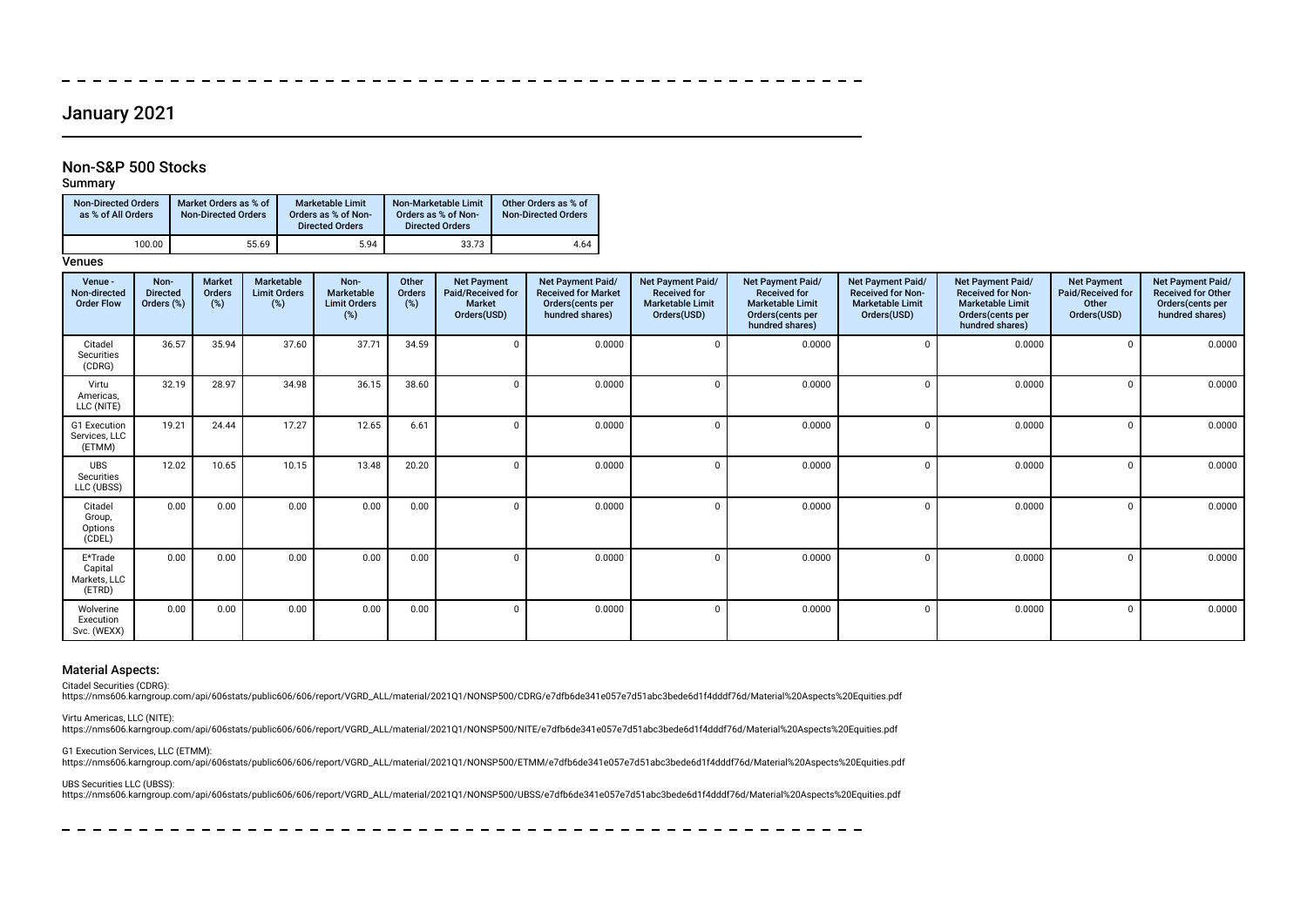# Options

### Summary

| <b>Non-Directed Orders</b><br>as % of All Orders | Market Orders as % of<br><b>Non-Directed Orders</b> | <b>Marketable Limit</b><br>Orders as % of Non-<br><b>Directed Orders</b> | Non-Marketable Limit<br>Orders as % of Non-<br><b>Directed Orders</b> | Other Orders as % of<br><b>Non-Directed Orders</b> |
|--------------------------------------------------|-----------------------------------------------------|--------------------------------------------------------------------------|-----------------------------------------------------------------------|----------------------------------------------------|
| 100.00                                           | 0.09                                                | 17.22                                                                    | 76.83                                                                 | 5.86                                               |

# **Venues**

| Venue -<br>Non-directed<br><b>Order Flow</b>         | Non-<br><b>Directed</b><br>Orders (%) | <b>Market</b><br>Orders<br>$(\%)$ | Marketable<br><b>Limit Orders</b><br>(%) | Non-<br>Marketable<br><b>Limit Orders</b><br>(%) | Other<br><b>Orders</b><br>$(\%)$ | <b>Net Payment</b><br>Paid/Received for<br><b>Market</b><br>Orders(USD) | Net Payment Paid/<br><b>Received for Market</b><br>Orders (cents per<br>hundred shares) | Net Payment Paid/<br><b>Received for</b><br><b>Marketable Limit</b><br>Orders(USD) | Net Payment Paid/<br><b>Received for</b><br><b>Marketable Limit</b><br>Orders (cents per<br>hundred shares) | Net Payment Paid/<br><b>Received for Non-</b><br><b>Marketable Limit</b><br>Orders(USD) | Net Payment Paid/<br><b>Received for Non-</b><br><b>Marketable Limit</b><br>Orders (cents per<br>hundred shares) | <b>Net Payment</b><br>Paid/Received<br>for Other<br>Orders(USD) | Net Payment Paid/<br><b>Received for Other</b><br>Orders(cents per<br>hundred shares) |
|------------------------------------------------------|---------------------------------------|-----------------------------------|------------------------------------------|--------------------------------------------------|----------------------------------|-------------------------------------------------------------------------|-----------------------------------------------------------------------------------------|------------------------------------------------------------------------------------|-------------------------------------------------------------------------------------------------------------|-----------------------------------------------------------------------------------------|------------------------------------------------------------------------------------------------------------------|-----------------------------------------------------------------|---------------------------------------------------------------------------------------|
| <b>Citadel Securities</b><br>(CDRG)                  | 66.57                                 | 63.32                             | 66.35                                    | 66.41                                            | 69.40                            | 484                                                                     | 18.9405                                                                                 | 93,275                                                                             | 18.9754                                                                                                     | 98,435                                                                                  | 18.8834                                                                                                          | 4.489                                                           | 18.9984                                                                               |
| Susquehanna<br>International<br>Group, LLP<br>(SUSQ) | 25.64                                 | 32.29                             | 27.21                                    | 25.43                                            | 23.78                            | 14.525                                                                  | 14.8421                                                                                 | 10.753                                                                             | 13.3983                                                                                                     | 31,512                                                                                  | 14.0559                                                                                                          | 468                                                             | 15.0000                                                                               |
| Wolverine<br><b>Execution Svc.</b><br>(WEXX)         | 7.78                                  | 4.39                              | 6.44                                     | 8.16                                             | 6.83                             | 38                                                                      | 15.0000                                                                                 | 5.687                                                                              | 14.9960                                                                                                     | 9,146                                                                                   | 14.7183                                                                                                          | 1.257                                                           | 14.9253                                                                               |

## Material Aspects:

Susquehanna International Group, LLP (SUSQ):<br>https://nms606.karngroup.com/api/606stats/public606/606/report/VGRD\_ALL/material/2021Q1/O/SUSQ/74d4083636bc0c887185bb158b9fb8a305b27ace/Material%20Aspects%20Options.pdf

# February 2021

# S&P 500 Stocks

## Summary

| <b>Non-Directed Orders</b><br>as % of All Orders | Market Orders as % of<br><b>Non-Directed Orders</b> | <b>Marketable Limit</b><br>Orders as % of Non-<br><b>Directed Orders</b> | Non-Marketable Limit<br>Orders as % of Non-<br><b>Directed Orders</b> | Other Orders as % of<br><b>Non-Directed Orders</b> |
|--------------------------------------------------|-----------------------------------------------------|--------------------------------------------------------------------------|-----------------------------------------------------------------------|----------------------------------------------------|
| 100.00                                           | 51.87                                               | 5.37                                                                     | 38.42                                                                 | 4.34                                               |

## **Venues**

| Venue -<br>Non-directed<br><b>Order Flow</b> | Non-<br><b>Directed</b><br>Orders (%) | <b>Market</b><br><b>Orders</b><br>$(\%)$ | Marketable<br><b>Limit Orders</b><br>(%) | Non-<br>Marketable<br><b>Limit Orders</b><br>(%) | Other<br><b>Orders</b><br>$(\%)$ | <b>Net Payment</b><br>Paid/Received for<br><b>Market</b><br>Orders(USD) | <b>Net Payment Paid/</b><br><b>Received for Market</b><br>Orders (cents per<br>hundred shares) | Net Payment Paid/<br><b>Received for</b><br><b>Marketable Limit</b><br>Orders(USD) | Net Payment Paid/<br><b>Received for</b><br><b>Marketable Limit</b><br>Orders (cents per<br>hundred shares) | <b>Net Payment Paid/</b><br><b>Received for Non-</b><br><b>Marketable Limit</b><br>Orders(USD) | Net Payment Paid/<br><b>Received for Non-</b><br><b>Marketable Limit</b><br>Orders (cents per<br>hundred shares) | <b>Net Payment</b><br>Paid/Received<br>for Other<br>Orders(USD) | Net Payment Paid/<br><b>Received for Other</b><br>Orders(cents per<br>hundred shares) |
|----------------------------------------------|---------------------------------------|------------------------------------------|------------------------------------------|--------------------------------------------------|----------------------------------|-------------------------------------------------------------------------|------------------------------------------------------------------------------------------------|------------------------------------------------------------------------------------|-------------------------------------------------------------------------------------------------------------|------------------------------------------------------------------------------------------------|------------------------------------------------------------------------------------------------------------------|-----------------------------------------------------------------|---------------------------------------------------------------------------------------|
| <b>Citadel Securities</b><br>(CDRG)          | 43.73                                 | 45.14                                    | 44.23                                    | 42.74                                            | 34.92                            |                                                                         | 0.0000                                                                                         |                                                                                    | 0.0000                                                                                                      |                                                                                                | 0.0000                                                                                                           |                                                                 | 0.0000                                                                                |
| Virtu Americas.<br>LLC (NITE)                | 24.30                                 | 20.56                                    | 23.66                                    | 28.02                                            | 37.05                            |                                                                         | 0.0000                                                                                         |                                                                                    | 0.0000                                                                                                      |                                                                                                | 0.0000                                                                                                           |                                                                 | 0.0000                                                                                |
| <b>UBS Securities</b><br>LLC (UBSS)          | 24.24                                 | 24.59                                    | 24.15                                    | 23.64                                            | 25.55                            |                                                                         | 0.0000                                                                                         |                                                                                    | 0.0000                                                                                                      |                                                                                                | 0.0000                                                                                                           |                                                                 | 0.0000                                                                                |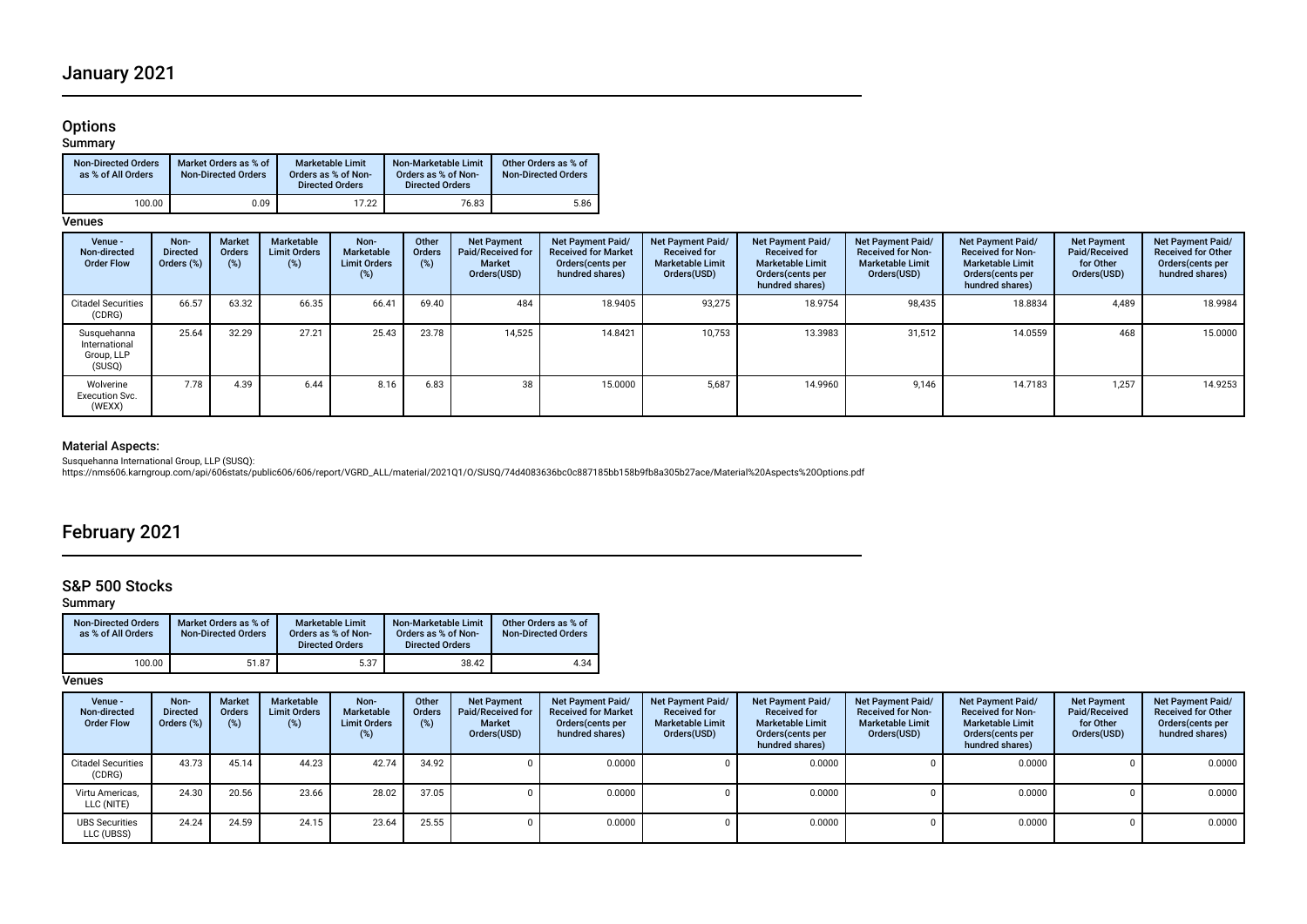| Venue -<br>Non-directed<br><b>Order Flow</b>         | Non-<br><b>Directed</b><br>Orders (%) | <b>Market</b><br><b>Orders</b><br>(%) | Marketable<br><b>Limit Orders</b><br>(%) | Non-<br>Marketable<br><b>Limit Orders</b><br>(%) | Other<br>Orders<br>(%) | <b>Net Payment</b><br>Paid/Received for<br>Market<br>Orders(USD) | <b>Net Payment Paid/</b><br><b>Received for Market</b><br>Orders (cents per<br>hundred shares) | <b>Net Payment Paid/</b><br><b>Received for</b><br><b>Marketable Limit</b><br>Orders(USD) | Net Payment Paid/<br><b>Received for</b><br><b>Marketable Limit</b><br>Orders (cents per<br>hundred shares) | Net Payment Paid/<br><b>Received for Non-</b><br><b>Marketable Limit</b><br>Orders(USD) | Net Payment Paid/<br><b>Received for Non-</b><br><b>Marketable Limit</b><br>Orders(cents per<br>hundred shares) | <b>Net Payment</b><br>Paid/Received<br>for Other<br>Orders(USD) | Net Payment Paid/<br><b>Received for Other</b><br>Orders(cents per<br>hundred shares) |
|------------------------------------------------------|---------------------------------------|---------------------------------------|------------------------------------------|--------------------------------------------------|------------------------|------------------------------------------------------------------|------------------------------------------------------------------------------------------------|-------------------------------------------------------------------------------------------|-------------------------------------------------------------------------------------------------------------|-----------------------------------------------------------------------------------------|-----------------------------------------------------------------------------------------------------------------|-----------------------------------------------------------------|---------------------------------------------------------------------------------------|
| G1 Execution<br>Services, LLC<br>(ETMM)              | 7.73                                  | 9.71                                  | 7.96                                     | 5.61                                             | 2.47                   |                                                                  | 0.0000                                                                                         |                                                                                           | 0.0000                                                                                                      |                                                                                         | 0.0000                                                                                                          |                                                                 | 0.0000                                                                                |
| Wolverine<br><b>Execution Svc.</b><br>(WEXX)         | 0.00                                  | 0.00                                  | 0.00                                     | 0.00                                             | 0.01                   |                                                                  | 0.0000                                                                                         |                                                                                           | 0.0000                                                                                                      |                                                                                         | 0.0000                                                                                                          |                                                                 | 0.0000                                                                                |
| Susquehanna<br>International<br>Group, LLP<br>(SUSQ) | 0.00                                  | 0.00                                  | 0.00                                     | 0.00                                             | 0.01                   |                                                                  | 0.0000                                                                                         |                                                                                           | 0.0000                                                                                                      |                                                                                         | 0.0000                                                                                                          |                                                                 | 0.0000                                                                                |

### Material Aspects:

Citadel Securities (CDRG):

https://nms606.karngroup.com/api/606stats/public606/606/report/VGRD\_ALL/material/2021Q1/SP500/CDRG/e7dfb6de341e057e7d51abc3bede6d1f4dddf76d/Material%20Aspects%20Equities.pdf

Virtu Americas, LLC (NITE): https://nms606.karngroup.com/api/606stats/public606/606/report/VGRD\_ALL/material/2021Q1/SP500/NITE/e7dfb6de341e057e7d51abc3bede6d1f4dddf76d/Material%20Aspects%20Equities.pdf

UBS Securities LLC (UBSS):

https://nms606.karngroup.com/api/606stats/public606/606/report/VGRD\_ALL/material/2021Q1/SP500/UBSS/e7dfb6de341e057e7d51abc3bede6d1f4dddf76d/Material%20Aspects%20Equities.pdf

G1 Execution Services, LLC (ETMM):<br>https://nms606.karngroup.com/api/606stats/public606/606/report/VGRD\_ALL/material/2021Q1/SP500/ETMM/e7dfb6de341e057e7d51abc3bede6d1f4dddf76d/Material%20Aspects%20Equities.pdf

Wolverine Execution Svc. (WEXX): https://nms606.karngroup.com/api/606stats/public606/606/report/VGRD\_ALL/material/2021Q1/SP500/WEXX/e7dfb6de341e057e7d51abc3bede6d1f4dddf76d/Material%20Aspects%20Equities.pdf

# February 2021

## Non-S&P 500 Stocks

Summary

| <b>Non-Directed Orders</b><br>as % of All Orders | Market Orders as % of<br><b>Non-Directed Orders</b> | <b>Marketable Limit</b><br>Orders as % of Non-<br><b>Directed Orders</b> | Non-Marketable Limit<br>Orders as % of Non-<br><b>Directed Orders</b> | Other Orders as % of<br><b>Non-Directed Orders</b> |
|--------------------------------------------------|-----------------------------------------------------|--------------------------------------------------------------------------|-----------------------------------------------------------------------|----------------------------------------------------|
| 100.00                                           | 53.88                                               | 6.07                                                                     | 35.55                                                                 | 4.49                                               |

**Venues** 

| Venue -<br>Non-directed<br><b>Order Flow</b> | Non-<br><b>Directed</b><br>Orders (%) | <b>Market</b><br>Orders<br>(%) | Marketable<br><b>Limit Orders</b><br>$(\%)$ | Non-<br>Marketable<br><b>Limit Orders</b><br>$(\%)$ | Other<br>Orders<br>$(\%)$ | <b>Net Payment</b><br>Paid/Received for<br><b>Market</b><br>Orders(USD) | Net Payment Paid/<br><b>Received for Market</b><br>Orders (cents per<br>hundred shares) | Net Payment Paid/<br><b>Received for</b><br><b>Marketable Limit</b><br>Orders(USD) | Net Payment Paid/<br><b>Received for</b><br><b>Marketable Limit</b><br>Orders (cents per<br>hundred shares) | <b>Net Payment Paid/</b><br><b>Received for Non-</b><br><b>Marketable Limit</b><br>Orders(USD) | Net Payment Paid/<br><b>Received for Non-</b><br><b>Marketable Limit</b><br>Orders (cents per<br>hundred shares) | <b>Net Payment</b><br>Paid/Received for<br>Other<br>Orders(USD) | Net Payment Paid/<br><b>Received for Other</b><br>Orders(cents per<br>hundred shares) |
|----------------------------------------------|---------------------------------------|--------------------------------|---------------------------------------------|-----------------------------------------------------|---------------------------|-------------------------------------------------------------------------|-----------------------------------------------------------------------------------------|------------------------------------------------------------------------------------|-------------------------------------------------------------------------------------------------------------|------------------------------------------------------------------------------------------------|------------------------------------------------------------------------------------------------------------------|-----------------------------------------------------------------|---------------------------------------------------------------------------------------|
| Citadel<br>Securities<br>(CDRG)              | 42.80                                 | 43.66                          | 43.36                                       | 42.19                                               | 36.52                     |                                                                         | 0.0000                                                                                  |                                                                                    | 0.0000                                                                                                      |                                                                                                | 0.0000                                                                                                           |                                                                 | 0.0000                                                                                |
| Virtu<br>Americas,<br>LLC (NITE)             | 36.39                                 | 34.54                          | 38.13                                       | 38.44                                               | 40.01                     |                                                                         | 0.0000                                                                                  |                                                                                    | 0.0000                                                                                                      |                                                                                                | 0.0000                                                                                                           |                                                                 | 0.0000                                                                                |
| <b>UBS</b><br>Securities<br>LLC (UBSS)       | 12.97                                 | 12.12                          | 10.44                                       | 13.74                                               | 20.51                     |                                                                         | 0.0000                                                                                  |                                                                                    | 0.0000                                                                                                      |                                                                                                | 0.0000                                                                                                           |                                                                 | 0.0000                                                                                |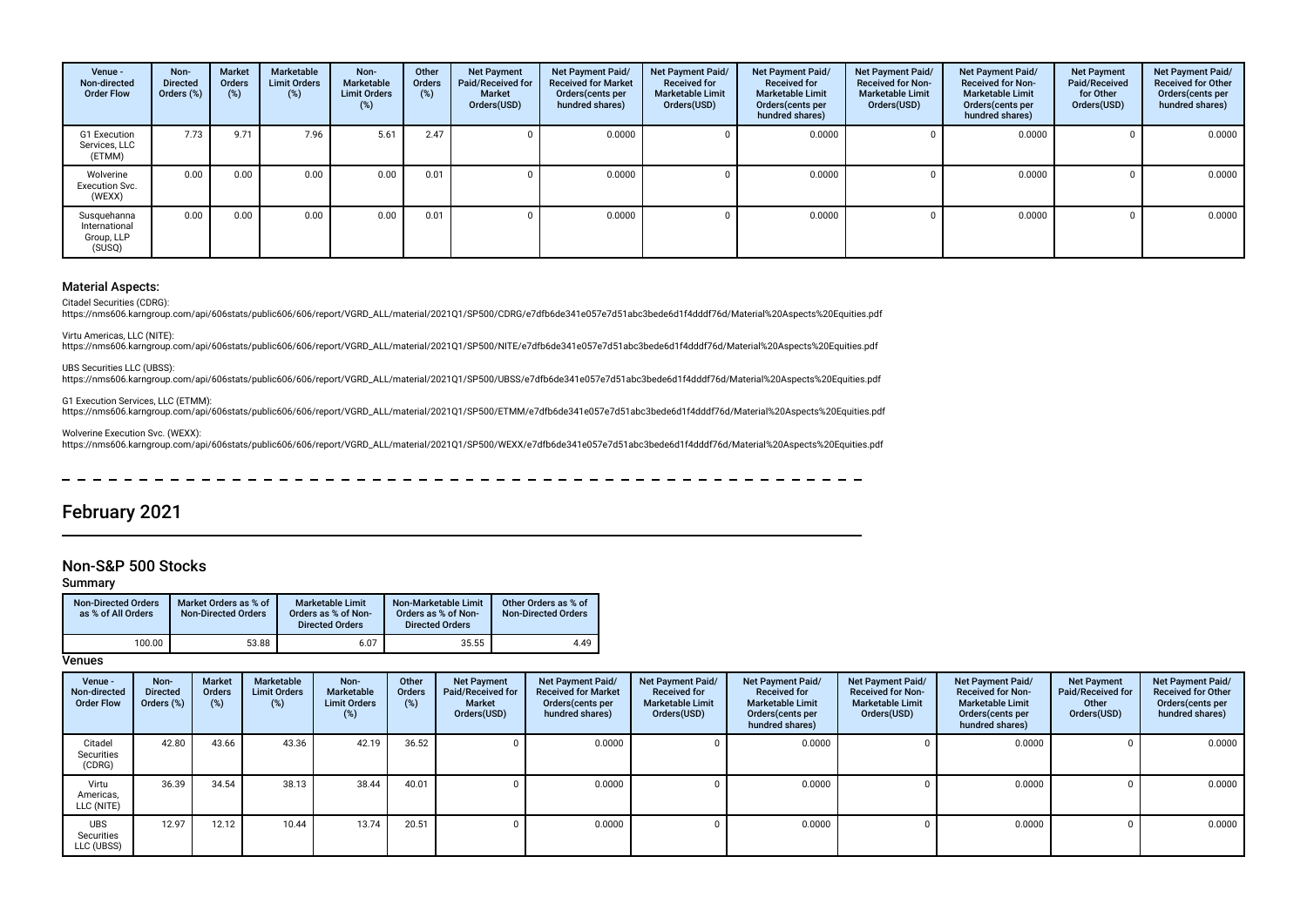| Venue -<br>Non-directed<br><b>Order Flow</b> | Non-<br><b>Directed</b><br>Orders (%) | <b>Market</b><br>Orders<br>$\frac{1}{2}$ | Marketable<br><b>Limit Orders</b><br>(%) | Non-<br>Marketable<br><b>Limit Orders</b><br>$(\%)$ | Other<br>Orders<br>(%) | <b>Net Payment</b><br>Paid/Received for<br><b>Market</b><br>Orders(USD) | Net Payment Paid/<br><b>Received for Market</b><br>Orders (cents per<br>hundred shares) | Net Payment Paid/<br><b>Received for</b><br><b>Marketable Limit</b><br>Orders(USD) | Net Payment Paid/<br><b>Received for</b><br><b>Marketable Limit</b><br>Orders (cents per<br>hundred shares) | Net Payment Paid/<br><b>Received for Non-</b><br><b>Marketable Limit</b><br>Orders(USD) | Net Payment Paid/<br><b>Received for Non-</b><br><b>Marketable Limit</b><br>Orders(cents per<br>hundred shares) | <b>Net Payment</b><br>Paid/Received for<br>Other<br>Orders(USD) | Net Payment Paid/<br><b>Received for Other</b><br>Orders (cents per<br>hundred shares) |
|----------------------------------------------|---------------------------------------|------------------------------------------|------------------------------------------|-----------------------------------------------------|------------------------|-------------------------------------------------------------------------|-----------------------------------------------------------------------------------------|------------------------------------------------------------------------------------|-------------------------------------------------------------------------------------------------------------|-----------------------------------------------------------------------------------------|-----------------------------------------------------------------------------------------------------------------|-----------------------------------------------------------------|----------------------------------------------------------------------------------------|
| G1 Execution<br>Services, LLC<br>(ETMM)      | 7.84                                  | 9.68                                     | 8.07                                     | 5.64                                                | 2.97                   |                                                                         | 0.0000                                                                                  |                                                                                    | 0.0000                                                                                                      |                                                                                         | 0.0000                                                                                                          |                                                                 | 0.0000                                                                                 |
| Citadel<br>Group,<br>Options<br>(CDEL)       | 0.00                                  | 0.00                                     | 0.00                                     | 0.00                                                | 0.00                   |                                                                         | 0.0000                                                                                  |                                                                                    | 0.0000                                                                                                      |                                                                                         | 0.0000                                                                                                          |                                                                 | 0.0000                                                                                 |

#### Material Aspects:

Citadel Securities (CDRG):

https://nms606.karngroup.com/api/606stats/public606/606/report/VGRD\_ALL/material/2021Q1/NONSP500/CDRG/e7dfb6de341e057e7d51abc3bede6d1f4dddf76d/Material%20Aspects%20Equities.pdf

Virtu Americas, LLC (NITE): https://nms606.karngroup.com/api/606stats/public606/606/report/VGRD\_ALL/material/2021Q1/NONSP500/NITE/e7dfb6de341e057e7d51abc3bede6d1f4dddf76d/Material%20Aspects%20Equities.pdf

UBS Securities LLC (UBSS):

https://nms606.karngroup.com/api/606stats/public606/606/report/VGRD\_ALL/material/2021Q1/NONSP500/UBSS/e7dfb6de341e057e7d51abc3bede6d1f4dddf76d/Material%20Aspects%20Equities.pdf

G1 Execution Services, LLC (ETMM):

https://nms606.karngroup.com/api/606stats/public606/606/report/VGRD\_ALL/material/2021Q1/NONSP500/ETMM/e7dfb6de341e057e7d51abc3bede6d1f4dddf76d/Material%20Aspects%20Equities.pdf

# February 2021

### **Options**

### **Summary**

| <b>Non-Directed Orders</b><br>as % of All Orders | Market Orders as % of<br><b>Non-Directed Orders</b> | <b>Marketable Limit</b><br>Orders as % of Non-<br><b>Directed Orders</b> | Non-Marketable Limit<br>Orders as % of Non-<br><b>Directed Orders</b> | Other Orders as % of<br><b>Non-Directed Orders</b> |
|--------------------------------------------------|-----------------------------------------------------|--------------------------------------------------------------------------|-----------------------------------------------------------------------|----------------------------------------------------|
| 100.00                                           | 0.08                                                | 16.01                                                                    | 78.51                                                                 | 5.40                                               |

### **Venues**

| Venue -<br>Non-directed<br><b>Order Flow</b>         | Non-<br><b>Directed</b><br>Orders (%) | Market<br>Orders<br>(%) | <b>Marketable</b><br><b>Limit Orders</b><br>(%) | Non-<br>Marketable<br><b>Limit Orders</b> | Other<br>Orders<br>$(\%)$ | <b>Net Payment</b><br><b>Paid/Received for</b><br><b>Market</b><br>Orders(USD) | Net Payment Paid/<br><b>Received for Market</b><br>Orders (cents per<br>hundred shares) | Net Payment Paid/<br><b>Received for</b><br><b>Marketable Limit</b><br>Orders(USD) | <b>Net Payment Paid/</b><br><b>Received for</b><br><b>Marketable Limit</b><br>Orders (cents per<br>hundred shares) | Net Payment Paid/<br><b>Received for Non-</b><br><b>Marketable Limit</b><br>Orders(USD) | Net Payment Paid/<br><b>Received for Non-</b><br><b>Marketable Limit</b><br>Orders(cents per<br>hundred shares) | <b>Net Payment</b><br>Paid/Received<br>for Other<br>Orders(USD) | Net Payment Paid/<br><b>Received for Other</b><br>Orders(cents per<br>hundred shares) |
|------------------------------------------------------|---------------------------------------|-------------------------|-------------------------------------------------|-------------------------------------------|---------------------------|--------------------------------------------------------------------------------|-----------------------------------------------------------------------------------------|------------------------------------------------------------------------------------|--------------------------------------------------------------------------------------------------------------------|-----------------------------------------------------------------------------------------|-----------------------------------------------------------------------------------------------------------------|-----------------------------------------------------------------|---------------------------------------------------------------------------------------|
| <b>Citadel Securities</b><br>(CDRG)                  | 61.50                                 | 66.19                   | 62.95                                           | 60.96                                     | 65.07                     | 297                                                                            | 18.9757                                                                                 | 92.144                                                                             | 18.9785                                                                                                            | 107,184                                                                                 | 18.9443                                                                                                         | 4,425                                                           | 18.0381                                                                               |
| Susquehanna<br>International<br>Group, LLP<br>(SUSQ) | 32.08                                 | 29.54                   | 31.45                                           | 32.41                                     | 29.19                     | 18,437                                                                         | 14.9449                                                                                 | 13,263                                                                             | 13.8911                                                                                                            | 45,843                                                                                  | 14.7178                                                                                                         | 181                                                             | 8.1046                                                                                |
| Wolverine<br>Execution Svc.<br>(WEXX)                | 6.41                                  | 4.27                    | 5.59                                            | 6.63                                      | 5.74                      | 32                                                                             | 15.0000                                                                                 | 5,515                                                                              | 14.9516                                                                                                            | 9,422                                                                                   | 14.9895                                                                                                         | 1,218                                                           | 14.8175                                                                               |

#### Material Aspects:

Susquehanna International Group, LLP (SUSQ):<br>https://nms606.karngroup.com/api/606stats/public606/606/report/VGRD\_ALL/material/2021Q1/O/SUSQ/74d4083636bc0c887185bb158b9fb8a305b27ace/Material%20Aspects%20Options.pdf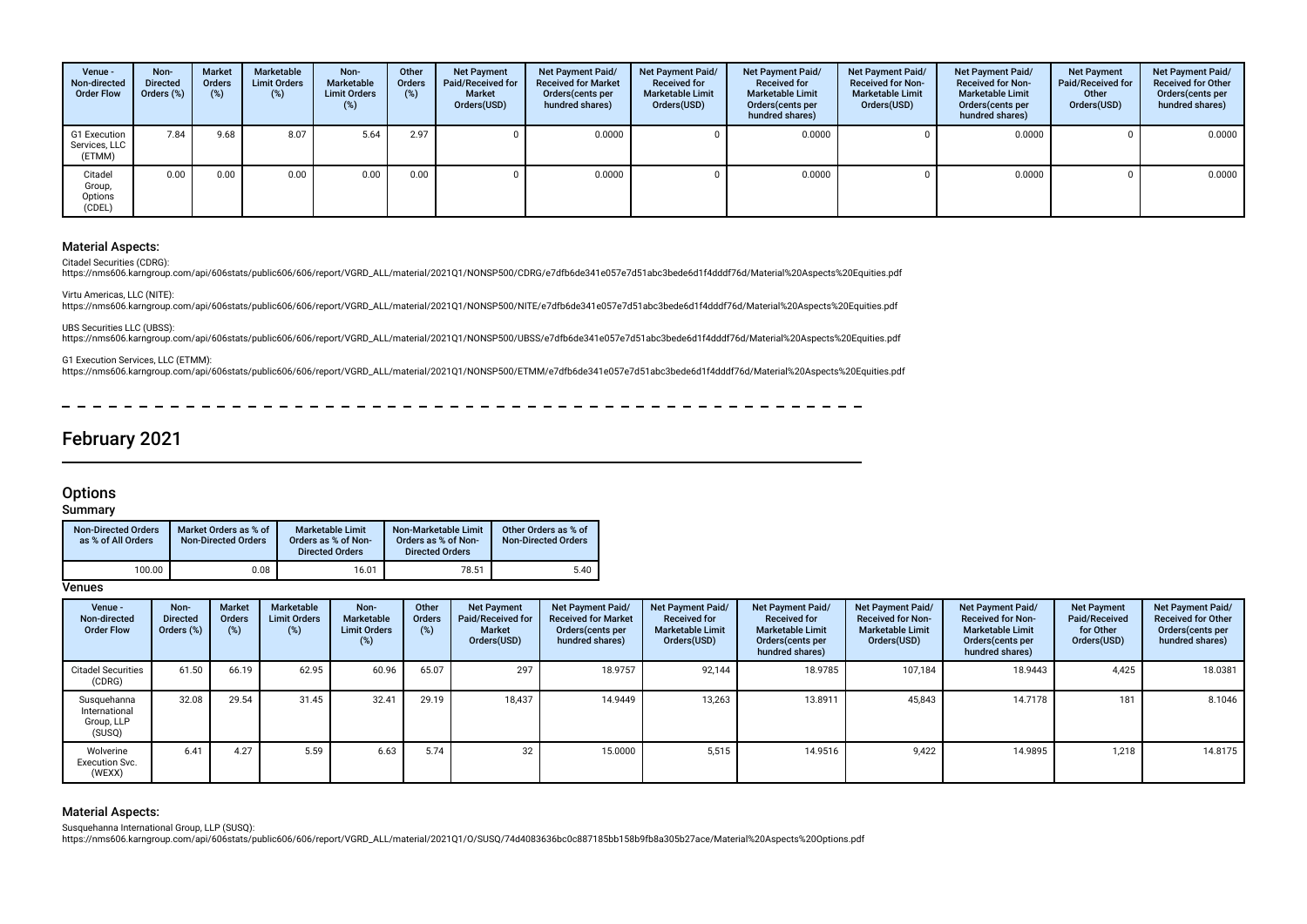# March 2021

# S&P 500 Stocks

#### Summary

| <b>Non-Directed Orders</b><br>as % of All Orders | Market Orders as % of<br><b>Non-Directed Orders</b> | Marketable Limit<br>Orders as % of Non-<br><b>Directed Orders</b> | Non-Marketable Limit<br>Orders as % of Non-<br><b>Directed Orders</b> | Other Orders as % of<br><b>Non-Directed Orders</b> |
|--------------------------------------------------|-----------------------------------------------------|-------------------------------------------------------------------|-----------------------------------------------------------------------|----------------------------------------------------|
| 100.00                                           | 52.14                                               | 5.24                                                              | 38.19                                                                 | 4.44                                               |

**Venues** 

| Venue -<br>Non-directed<br><b>Order Flow</b> | Non-<br><b>Directed</b><br>Orders (%) | <b>Market</b><br>Orders<br>(%) | Marketable<br><b>Limit Orders</b><br>(%) | Non-<br><b>Marketable</b><br><b>Limit Orders</b><br>$(\%)$ | Other<br>Orders<br>(%) | <b>Net Payment</b><br>Paid/Received for<br><b>Market</b><br>Orders(USD) | Net Payment Paid/<br><b>Received for Market</b><br>Orders(cents per<br>hundred shares) | <b>Net Payment Paid/</b><br><b>Received for</b><br><b>Marketable Limit</b><br>Orders(USD) | Net Payment Paid/<br><b>Received for</b><br><b>Marketable Limit</b><br>Orders(cents per<br>hundred shares) | <b>Net Payment Paid/</b><br><b>Received for Non-</b><br><b>Marketable Limit</b><br>Orders(USD) | Net Payment Paid/<br><b>Received for Non-</b><br><b>Marketable Limit</b><br>Orders (cents per<br>hundred shares) | <b>Net Payment</b><br>Paid/Received for<br>Other<br>Orders(USD) | Net Payment Paid/<br><b>Received for Other</b><br>Orders (cents per<br>hundred shares) |
|----------------------------------------------|---------------------------------------|--------------------------------|------------------------------------------|------------------------------------------------------------|------------------------|-------------------------------------------------------------------------|----------------------------------------------------------------------------------------|-------------------------------------------------------------------------------------------|------------------------------------------------------------------------------------------------------------|------------------------------------------------------------------------------------------------|------------------------------------------------------------------------------------------------------------------|-----------------------------------------------------------------|----------------------------------------------------------------------------------------|
| Citadel<br>Securities<br>(CDRG)              | 43.81                                 | 45.24                          | 44.78                                    | 42.69                                                      | 35.54                  |                                                                         | 0.0000                                                                                 |                                                                                           | 0.0000                                                                                                     |                                                                                                | 0.0000                                                                                                           |                                                                 | 0.0000                                                                                 |
| Virtu<br>Americas,<br>LLC (NITE)             | 24.52                                 | 20.73                          | 23.27                                    | 28.49                                                      | 36.41                  |                                                                         | 0.0000                                                                                 |                                                                                           | 0.0000                                                                                                     |                                                                                                | 0.0000                                                                                                           |                                                                 | 0.0000                                                                                 |
| <b>UBS</b><br>Securities<br>LLC (UBSS)       | 23.98                                 | 24.32                          | 23.88                                    | 23.38                                                      | 25.23                  |                                                                         | 0.0000                                                                                 |                                                                                           | 0.0000                                                                                                     |                                                                                                | 0.0000                                                                                                           |                                                                 | 0.0000                                                                                 |
| G1 Execution<br>Services, LLC<br>(ETMM)      | 7.69                                  | 9.70                           | 8.07                                     | 5.44                                                       | 2.82                   |                                                                         | 0.0000                                                                                 |                                                                                           | 0.0000                                                                                                     |                                                                                                | 0.0000                                                                                                           |                                                                 | 0.0000                                                                                 |

### Material Aspects:

Citadel Securities (CDRG):

https://nms606.karngroup.com/api/606stats/public606/606/report/VGRD\_ALL/material/2021Q1/SP500/CDRG/e7dfb6de341e057e7d51abc3bede6d1f4dddf76d/Material%20Aspects%20Equities.pdf

Virtu Americas, LLC (NITE):<br>https://nms606.karngroup.com/api/606stats/public606/606/report/VGRD\_ALL/material/2021Q1/SP500/NITE/e7dfb6de341e057e7d51abc3bede6d1f4dddf76d/Material%20Aspects%20Equities.pdf

UBS Securities LLC (UBSS): https://nms606.karngroup.com/api/606stats/public606/606/report/VGRD\_ALL/material/2021Q1/SP500/UBSS/e7dfb6de341e057e7d51abc3bede6d1f4dddf76d/Material%20Aspects%20Equities.pdf

G1 Execution Services, LLC (ETMM): https://nms606.karngroup.com/api/606stats/public606/606/report/VGRD\_ALL/material/2021Q1/SP500/ETMM/e7dfb6de341e057e7d51abc3bede6d1f4dddf76d/Material%20Aspects%20Equities.pdf

 $\frac{1}{2}$  and  $\frac{1}{2}$  and  $\frac{1}{2}$  and  $\frac{1}{2}$ 

 $\equiv$ 

 $\sim$ 

 $\sim$   $-$ 

# March 2021

### Non-S&P 500 Stocks

### Summary

| <b>Non-Directed Orders</b><br>as % of All Orders | Market Orders as % of<br><b>Non-Directed Orders</b> | <b>Marketable Limit</b><br>Orders as % of Non-<br><b>Directed Orders</b> | Non-Marketable Limit<br>Orders as % of Non-<br><b>Directed Orders</b> | Other Orders as % of<br><b>Non-Directed Orders</b> |
|--------------------------------------------------|-----------------------------------------------------|--------------------------------------------------------------------------|-----------------------------------------------------------------------|----------------------------------------------------|
| 100.00                                           | 54.85                                               | 5.68                                                                     | 35.44                                                                 | 4.03                                               |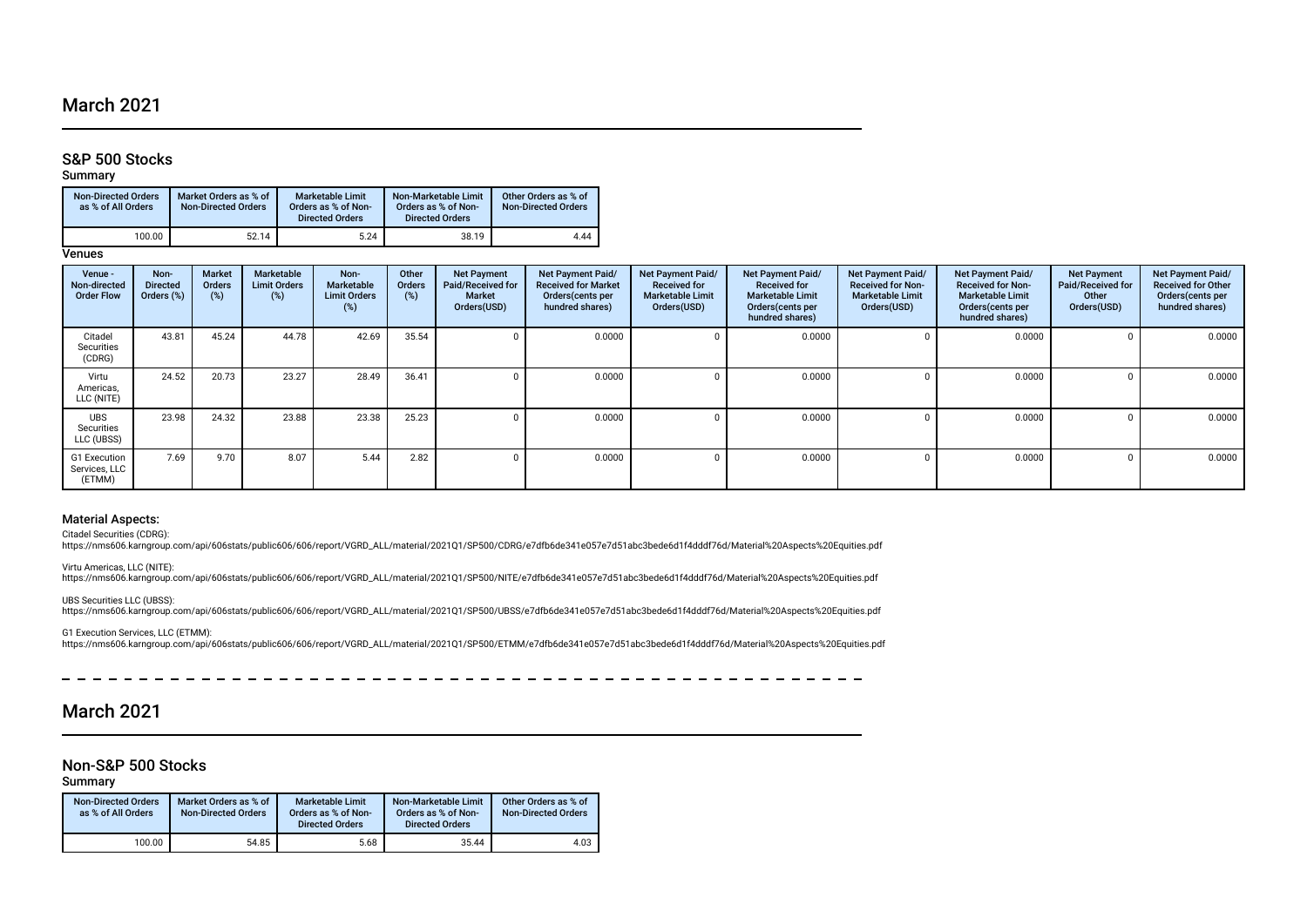#### Venues

| Venue -<br>Non-directed<br><b>Order Flow</b>         | Non-<br><b>Directed</b><br>Orders (%) | <b>Market</b><br>Orders<br>$(\%)$ | Marketable<br><b>Limit Orders</b><br>(%) | Non-<br><b>Marketable</b><br><b>Limit Orders</b><br>(%) | Other<br>Orders<br>(%) | <b>Net Payment</b><br>Paid/Received for<br><b>Market</b><br>Orders(USD) | Net Payment Paid/<br><b>Received for Market</b><br>Orders(cents per<br>hundred shares) | Net Payment Paid/<br><b>Received for</b><br><b>Marketable Limit</b><br>Orders(USD) | Net Payment Paid/<br><b>Received for</b><br><b>Marketable Limit</b><br>Orders (cents per<br>hundred shares) | Net Payment Paid/<br><b>Received for Non-</b><br><b>Marketable Limit</b><br>Orders(USD) | Net Payment Paid/<br><b>Received for Non-</b><br><b>Marketable Limit</b><br>Orders (cents per<br>hundred shares) | <b>Net Payment</b><br>Paid/Received<br>for Other<br>Orders(USD) | Net Payment Paid/<br><b>Received for Other</b><br>Orders(cents per<br>hundred shares) |
|------------------------------------------------------|---------------------------------------|-----------------------------------|------------------------------------------|---------------------------------------------------------|------------------------|-------------------------------------------------------------------------|----------------------------------------------------------------------------------------|------------------------------------------------------------------------------------|-------------------------------------------------------------------------------------------------------------|-----------------------------------------------------------------------------------------|------------------------------------------------------------------------------------------------------------------|-----------------------------------------------------------------|---------------------------------------------------------------------------------------|
| <b>Citadel Securities</b><br>(CDRG)                  | 42.64                                 | 43.38                             | 43.44                                    | 42.01                                                   | 37.04                  |                                                                         | 0.0000                                                                                 | $\Omega$                                                                           | 0.0000                                                                                                      | $\Omega$                                                                                | 0.0000                                                                                                           |                                                                 | 0.0000                                                                                |
| Virtu Americas,<br>LLC (NITE)                        | 35.37                                 | 33.09                             | 37.36                                    | 38.04                                                   | 40.13                  |                                                                         | 0.0000                                                                                 | $\Omega$                                                                           | 0.0000                                                                                                      | $\Omega$                                                                                | 0.0000                                                                                                           |                                                                 | 0.0000                                                                                |
| <b>UBS Securities</b><br>LLC (UBSS)                  | 14.12                                 | 13.77                             | 11.21                                    | 14.50                                                   | 19.51                  |                                                                         | 0.0000                                                                                 | $\Omega$                                                                           | 0.0000                                                                                                      | $\mathbf 0$                                                                             | 0.0000                                                                                                           |                                                                 | 0.0000                                                                                |
| G1 Execution<br>Services, LLC<br>(ETMM)              | 7.87                                  | 9.75                              | 7.99                                     | 5.45                                                    | 3.32                   |                                                                         | 0.0000                                                                                 | $\Omega$                                                                           | 0.0000                                                                                                      | $\Omega$                                                                                | 0.0000                                                                                                           |                                                                 | 0.0000                                                                                |
| Citadel Group,<br>Options (CDEL)                     | 0.00                                  | 0.00                              | 0.00                                     | 0.00                                                    | 0.00                   |                                                                         | 0.0000                                                                                 | $\Omega$                                                                           | 0.0000                                                                                                      | $\Omega$                                                                                | 0.0000                                                                                                           |                                                                 | 0.0000                                                                                |
| Wolverine<br>Execution Svc.<br>(WEXX)                | 0.00                                  | 0.00                              | 0.00                                     | 0.00                                                    | 0.00                   |                                                                         | 0.0000                                                                                 | $\Omega$                                                                           | 0.0000                                                                                                      | $\Omega$                                                                                | 0.0000                                                                                                           |                                                                 | 0.0000                                                                                |
| Susquehanna<br>International<br>Group, LLP<br>(SUSQ) | 0.00                                  | 0.00                              | 0.00                                     | 0.00                                                    | 0.00                   |                                                                         | 0.0000                                                                                 | $\Omega$                                                                           | 0.0000                                                                                                      | $\Omega$                                                                                | 0.0000                                                                                                           |                                                                 | 0.0000                                                                                |

### Material Aspects:

Citadel Securities (CDRG):

https://nms606.karngroup.com/api/606stats/public606/606/report/VGRD\_ALL/material/2021Q1/NONSP500/CDRG/e7dfb6de341e057e7d51abc3bede6d1f4dddf76d/Material%20Aspects%20Equities.pdf

Virtu Americas, LLC (NITE): https://nms606.karngroup.com/api/606stats/public606/606/report/VGRD\_ALL/material/2021Q1/NONSP500/NITE/e7dfb6de341e057e7d51abc3bede6d1f4dddf76d/Material%20Aspects%20Equities.pdf

UBS Securities LLC (UBSS):

https://nms606.karngroup.com/api/606stats/public606/606/report/VGRD\_ALL/material/2021Q1/NONSP500/UBSS/e7dfb6de341e057e7d51abc3bede6d1f4dddf76d/Material%20Aspects%20Equities.pdf

G1 Execution Services, LLC (ETMM):

https://nms606.karngroup.com/api/606stats/public606/606/report/VGRD\_ALL/material/2021Q1/NONSP500/ETMM/e7dfb6de341e057e7d51abc3bede6d1f4dddf76d/Material%20Aspects%20Equities.pdf

 $-$ 

# March 2021

# **Options**

## Summary

| <b>Non-Directed Orders</b><br>as % of All Orders | Market Orders as % of<br><b>Non-Directed Orders</b> | <b>Marketable Limit</b><br>Orders as % of Non-<br><b>Directed Orders</b> | Non-Marketable Limit<br>Orders as % of Non-<br><b>Directed Orders</b> | Other Orders as % of<br><b>Non-Directed Orders</b> |
|--------------------------------------------------|-----------------------------------------------------|--------------------------------------------------------------------------|-----------------------------------------------------------------------|----------------------------------------------------|
| 100.00                                           | 0.07                                                | 15.39                                                                    | 78.95                                                                 | 5.59                                               |

### Venues

| Venue -<br>Non-directed<br><b>Order Flow</b> | Non-<br>Directed<br>Orders $(\%)$ | <b>Market</b><br><b>Orders</b><br>(%) | Marketable<br><b>Limit Orders</b> | Non-<br>Marketable<br><b>Limit Orders</b> | Other<br><b>Orders</b> | Net Payment<br><b>Paid/Received for</b><br><b>Market</b><br>Orders(USD) | <b>Net Payment Paid/</b><br><b>Received for Market</b><br>Orders (cents per<br>hundred shares) | Net Payment Paid/<br><b>Received for</b><br><b>Marketable Limit</b><br>Orders(USD) | <b>Net Payment Paid/</b><br><b>Received for</b><br><b>Marketable Limit</b><br>Orders(cents per<br>hundred shares) | <b>Net Payment Paid/</b><br><b>Received for Non-</b><br><b>Marketable Limit</b><br>Orders(USD) | <b>Net Payment Paid/</b><br><b>Received for Non-</b><br><b>Marketable Limit</b><br>Orders (cents per<br>hundred shares) | Net Payment<br>Paid/Received<br>for Other<br>Orders(USD) | <b>Net Payment Paid/</b><br><b>Received for Other</b><br>Orders (cents per<br>hundred shares) |
|----------------------------------------------|-----------------------------------|---------------------------------------|-----------------------------------|-------------------------------------------|------------------------|-------------------------------------------------------------------------|------------------------------------------------------------------------------------------------|------------------------------------------------------------------------------------|-------------------------------------------------------------------------------------------------------------------|------------------------------------------------------------------------------------------------|-------------------------------------------------------------------------------------------------------------------------|----------------------------------------------------------|-----------------------------------------------------------------------------------------------|
|----------------------------------------------|-----------------------------------|---------------------------------------|-----------------------------------|-------------------------------------------|------------------------|-------------------------------------------------------------------------|------------------------------------------------------------------------------------------------|------------------------------------------------------------------------------------|-------------------------------------------------------------------------------------------------------------------|------------------------------------------------------------------------------------------------|-------------------------------------------------------------------------------------------------------------------------|----------------------------------------------------------|-----------------------------------------------------------------------------------------------|